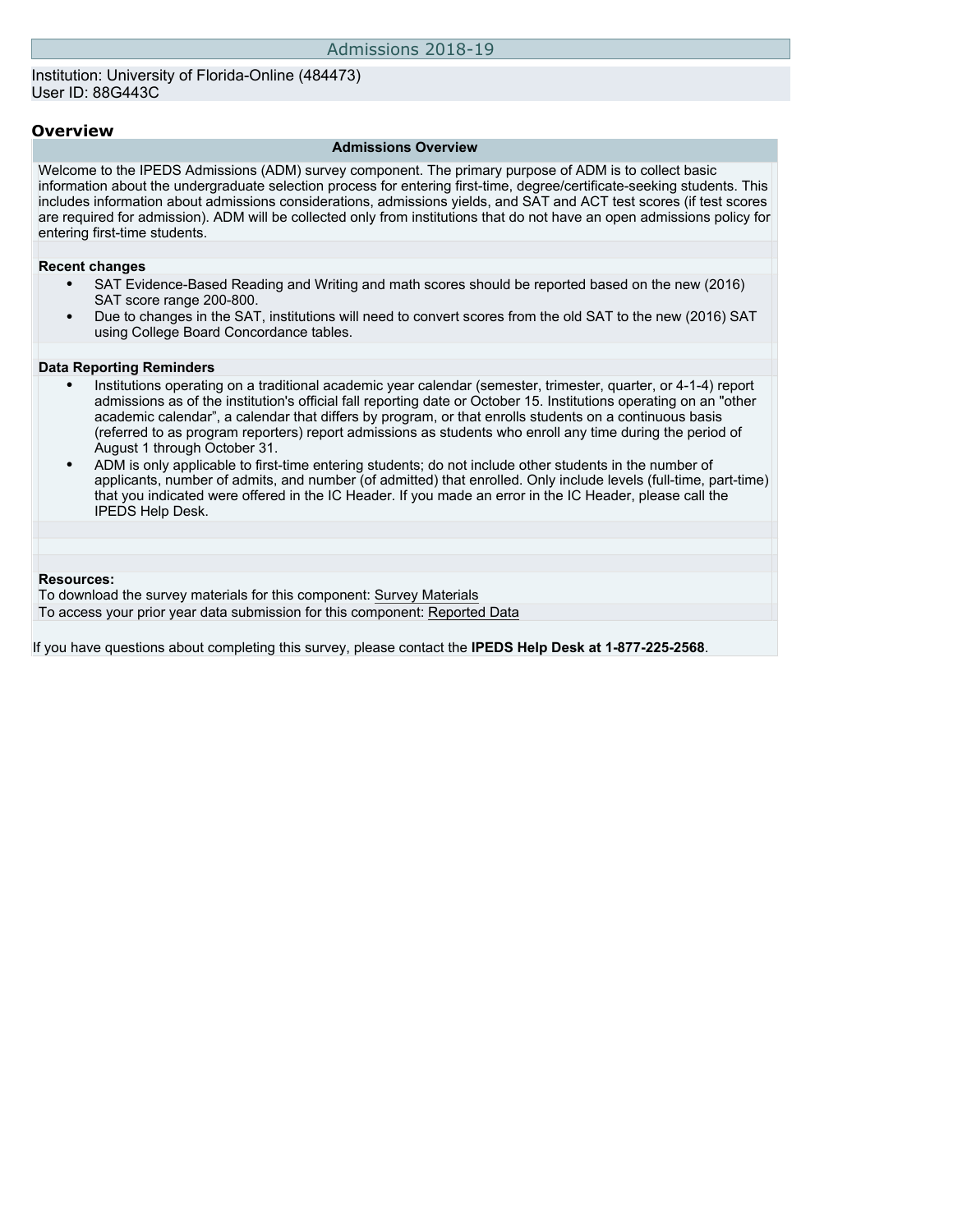## **Admissions Considerations**

**1. Please select the option that best describes how your institution uses any of the following data in its**

### **undergraduate selection process.**

| <b>Admission Considerations</b>                                                                                                                                                                                                                                                                    |   | but not<br>required | Required Considered Recommended Neither Required<br>nor Recommended |
|----------------------------------------------------------------------------------------------------------------------------------------------------------------------------------------------------------------------------------------------------------------------------------------------------|---|---------------------|---------------------------------------------------------------------|
| Secondary school GPA                                                                                                                                                                                                                                                                               | Θ | n                   | Ο                                                                   |
| Secondary school rank                                                                                                                                                                                                                                                                              | O | o                   | Θ                                                                   |
| Secondary school record                                                                                                                                                                                                                                                                            | Θ | Ω                   |                                                                     |
| Completion of college-preparatory program                                                                                                                                                                                                                                                          | o | o                   |                                                                     |
| Recommendations                                                                                                                                                                                                                                                                                    | റ | Ω                   | ⊙                                                                   |
| Formal demonstration of competencies (e.g., portfolios,<br>certificates of mastery, assessment instruments)                                                                                                                                                                                        | O |                     | Θ                                                                   |
| Admission test scores                                                                                                                                                                                                                                                                              |   |                     |                                                                     |
| SAT / ACT                                                                                                                                                                                                                                                                                          | Θ | n                   | O                                                                   |
| Other Test (ABT, Wonderlic, WISC-III, etc.)<br>Note: If this is the only requirement other than a diploma or<br>equivalent, and few students are not admitted due to this<br>test, your institution is open enrollment. Please contact the<br>Help Desk to correct your response to this question. | o |                     | ര                                                                   |
| TOEFL (Test of English as a Foreign Language)                                                                                                                                                                                                                                                      |   |                     | О                                                                   |
|                                                                                                                                                                                                                                                                                                    |   |                     |                                                                     |

 $\bigoplus$  **You may use the space below to provide context for the data you've reported above. These context notes** 

**will be posted on the College Navigator website, and should be written so they can be understood by students and parents.**

Applicants who are applying 5 or more years after high school graduation are exempt from reporting test scores for most programs.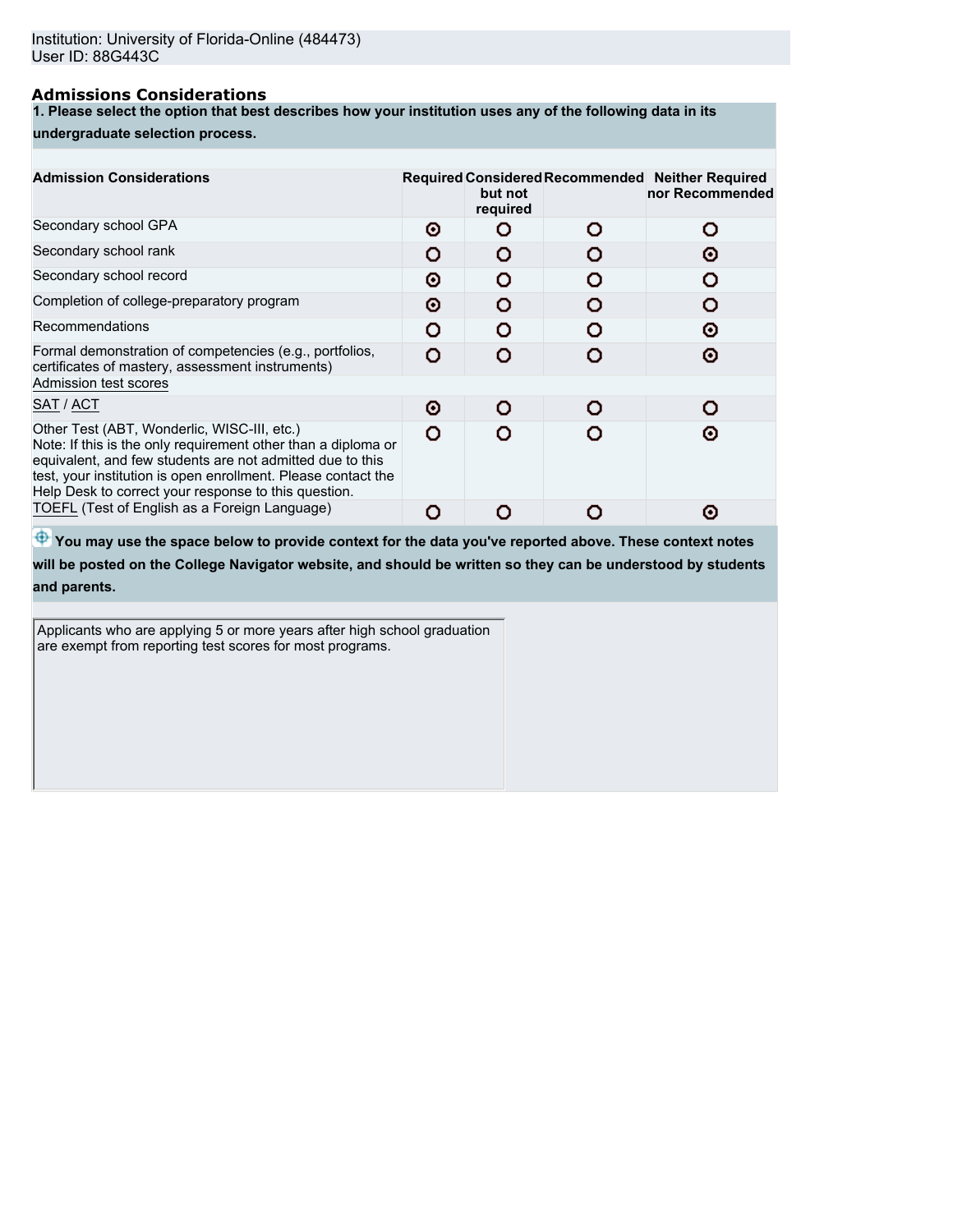# **Selection Process - A/A/E**

**2. Provide the number of first-time, degree/certificate-seeking undergraduate students who applied, who were admitted, and who enrolled (either full- or part-time) at your institution for Fall 2018. Include early decision, early action, and students who began studies during the summer prior to Fall 2018.** Remember that this question is only applicable to first-time students, do not include other students in these totals.

Only include levels that you indicated were offered in the IC Header. If you made an error in the IC Header, please remember to fix the error next year.

|                                                        | Men | Women | <b>Total</b> |
|--------------------------------------------------------|-----|-------|--------------|
| Number of applicants                                   | 397 | 577   | 974          |
| Number of admissions                                   | 209 | 389   | 598          |
| Number (of admitted) that enrolled full-time           | 161 | 310   | 471          |
| Number (of admitted) that enrolled part-time           | 24  | 47    | 71           |
| Total enrolled full-time and part-time                 | 185 | 357   | 542          |
| Percent of admissions enrolled full-time and part-time | 89  | 92    | ☺91          |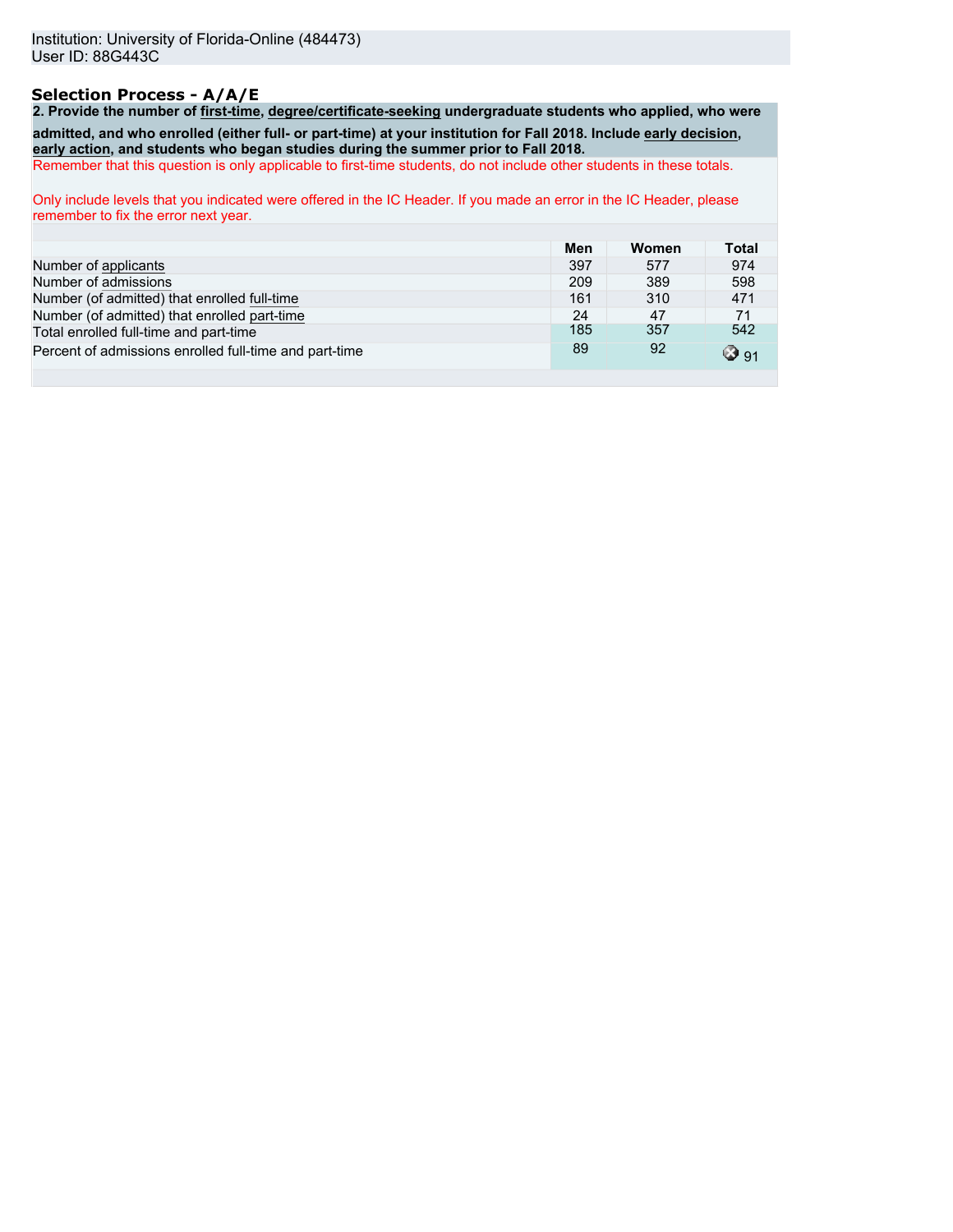## **Selection Process - Test Scores**

**3. Provide data for Fall 2018. Include new students admitted the summer prior to Fall 2018.**

**SAT scores for 2018-19 must be reported using the new (2016) SAT score scale. Please see instructions for more information.**

| Number of enrolled students that submitted SAT scores  | 472             |                        |  |
|--------------------------------------------------------|-----------------|------------------------|--|
| Percent of enrolled students that submitted SAT scores |                 | 88                     |  |
| Number of enrolled students that submitted ACT scores  | 285             |                        |  |
| Percent of enrolled students that submitted ACT scores |                 | 53                     |  |
|                                                        |                 |                        |  |
|                                                        | 25th Percentile | <b>75th Percentile</b> |  |
| SAT Evidence-Based Reading and Writing                 | 600             | 670                    |  |
| <b>SAT Math</b>                                        | 560             | 650                    |  |
|                                                        |                 |                        |  |
| <b>ACT Composite</b>                                   | 23              | 29                     |  |
| <b>ACT English</b>                                     | 23              | 30                     |  |
| <b>ACT Math</b>                                        | 22              | 26                     |  |
|                                                        |                 |                        |  |

 $\bigoplus$  **You may use the space below to provide context for the data you've reported above. These context notes will be posted on the College Navigator website, and should be written to be understood by students and parents.**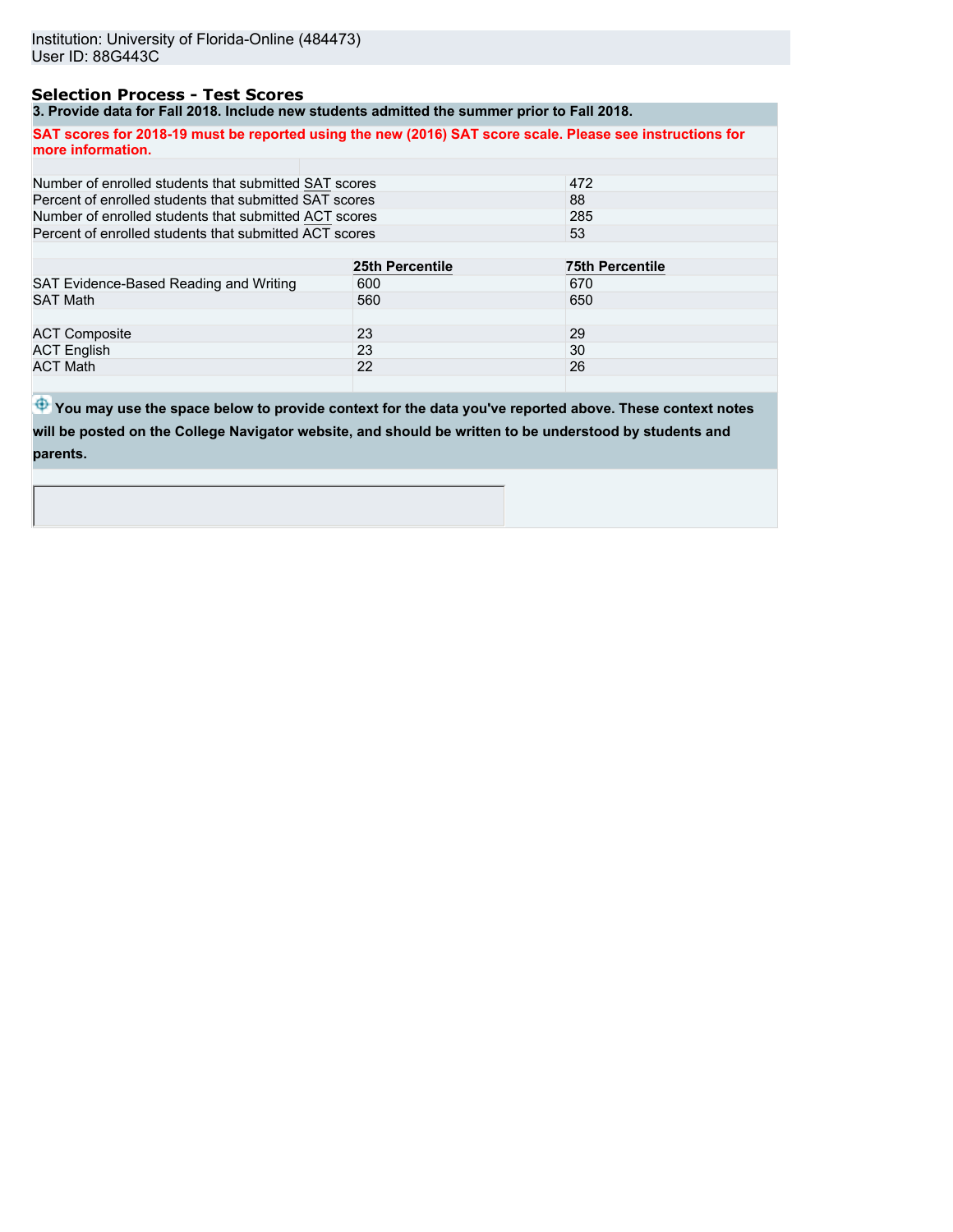## **Prepared by**

The name of the preparer is being collected so that we can follow up with the appropriate person in the event that there are questions concerning the data. The Keyholder will be copied on all email correspondence to other preparers. The time it took to prepare this component is being collected so that we can continue to improve our estimate of the reporting burden associated with IPEDS. Please include in your estimate the time it took for you to review instructions, query and search data sources, complete and review the component, and submit the data through the Data Collection System. Thank you for your assistance.

| This survey component was prepared by:                                                                                            |                                           |  |                                                            |                      |  |                                            |  |
|-----------------------------------------------------------------------------------------------------------------------------------|-------------------------------------------|--|------------------------------------------------------------|----------------------|--|--------------------------------------------|--|
|                                                                                                                                   | Reyholder                                 |  | SFA Contact                                                |                      |  | <b>HR Contact</b>                          |  |
|                                                                                                                                   | Finance Contact                           |  | Academic Library Contact                                   |                      |  | Other                                      |  |
|                                                                                                                                   | Name: Cathy Lebo                          |  |                                                            |                      |  |                                            |  |
|                                                                                                                                   | Email: clebo@aa.ufl.edu                   |  |                                                            |                      |  |                                            |  |
|                                                                                                                                   |                                           |  |                                                            |                      |  |                                            |  |
| How many staff from your institution only were involved in the data collection and reporting process of this<br>survey component? |                                           |  |                                                            |                      |  |                                            |  |
|                                                                                                                                   | 6.00 Number of Staff (including yourself) |  |                                                            |                      |  |                                            |  |
|                                                                                                                                   |                                           |  |                                                            |                      |  |                                            |  |
| How many hours did you and others from your institution only spend on each of the steps below when                                |                                           |  |                                                            |                      |  |                                            |  |
| responding to this survey component?                                                                                              |                                           |  |                                                            |                      |  |                                            |  |
| Exclude the hours spent collecting data for state and other reporting purposes.                                                   |                                           |  |                                                            |                      |  |                                            |  |
| <b>Staff member</b>                                                                                                               | <b>Collecting Data</b><br><b>Needed</b>   |  | <b>Revising Data to Match</b><br><b>IPEDS Requirements</b> | <b>Entering Data</b> |  | <b>Revising and</b><br><b>Locking Data</b> |  |
| Your office                                                                                                                       | 4.00 hours                                |  | 3.00 hours                                                 | 1.00 hours           |  | hours                                      |  |
| <b>Other offices</b>                                                                                                              | 3.00 hours                                |  | 2.00 hours                                                 | 0.50 hours           |  | hours                                      |  |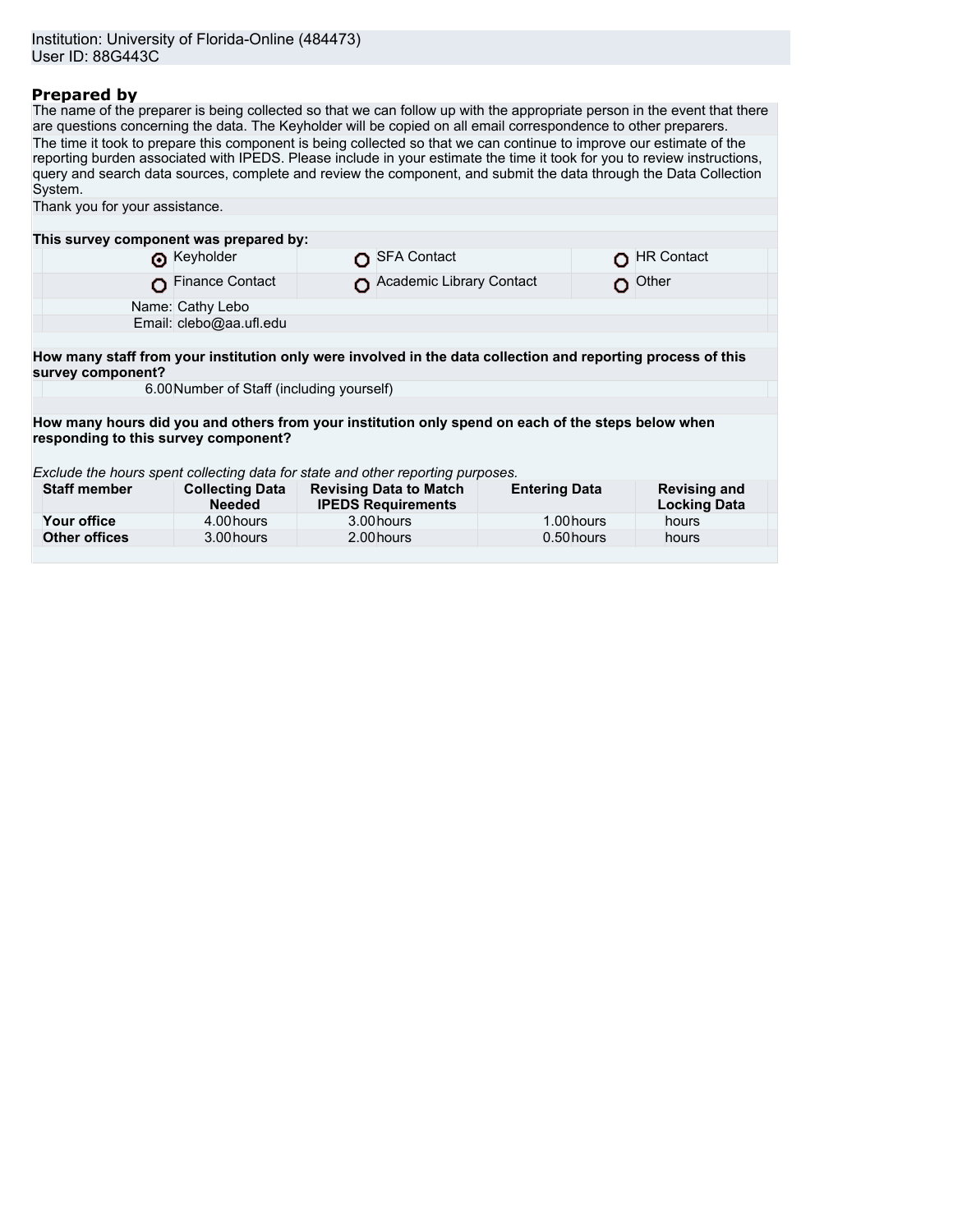### **Summary**

## **Admissions Component Summary**

IPEDS collects important information regarding your institution. All data reported in IPEDS survey components become available in the IPEDS Data Center and appear as aggregated data in various Department of Education reports. Additionally, some of the reported data appears specifically for your institution through the College Navigator website and is included in your institution's Data Feedback Report (DFR). The purpose of this summary is to provide you an opportunity to view some of the data that, when accepted through the IPEDS quality control process, will appear on the College Navigator website and/or your DFR. College Navigator is updated approximately three months after the data collection period closes and Data Feedback Reports will be available through the [Data Center](https://nces.ed.gov/ipeds/use-the-data) and sent to your institution's CEO in November 2018.

Please review your data for accuracy. If you have questions about the data displayed below after reviewing the data reported on the survey screens, please contact the IPEDS Help Desk at: 1-877-225-2568 or ipedshelp@rti.org.

| <b>ADMISSIONS INFORMATION</b>    |                               |                                                                                                                                 |      |             |        |  |
|----------------------------------|-------------------------------|---------------------------------------------------------------------------------------------------------------------------------|------|-------------|--------|--|
| Undergraduate Admissions         |                               | Total                                                                                                                           | Male |             | Female |  |
|                                  | Number of applicants          | 974                                                                                                                             | 397  |             | 577    |  |
|                                  | Percent admitted              | 61%                                                                                                                             | 53%  |             | 67%    |  |
|                                  | Percent admitted who enrolled | 91%                                                                                                                             | 89%  |             | 92%    |  |
| <b>Admissions Considerations</b> |                               | Required                                                                                                                        |      | Recommended |        |  |
|                                  |                               | Secondary school GPA<br>Secondary school record<br>Completion of college-preparatory program<br>Admission test scores (SAT/ACT) |      | N/A         |        |  |

| <b>Test Scores</b> |                                        | # Submitting Scores         | % Submitting Scores         |  |
|--------------------|----------------------------------------|-----------------------------|-----------------------------|--|
|                    | <b>SAT</b>                             | 472                         | 88%                         |  |
|                    | <b>ACT</b>                             | 285                         | 53%                         |  |
|                    |                                        | 25 <sup>th</sup> Percentile | 75 <sup>th</sup> Percentile |  |
|                    | SAT Evidence-Based Reading and Writing | 600                         | 670                         |  |
|                    | <b>SAT Math</b>                        | 560                         | 650                         |  |
|                    |                                        |                             |                             |  |
|                    | <b>ACT Composite</b>                   | 23                          | 29                          |  |
|                    | <b>ACT English</b>                     | 23                          | 30                          |  |
|                    | <b>ACT Math</b>                        | 22                          | 26                          |  |
|                    |                                        |                             |                             |  |